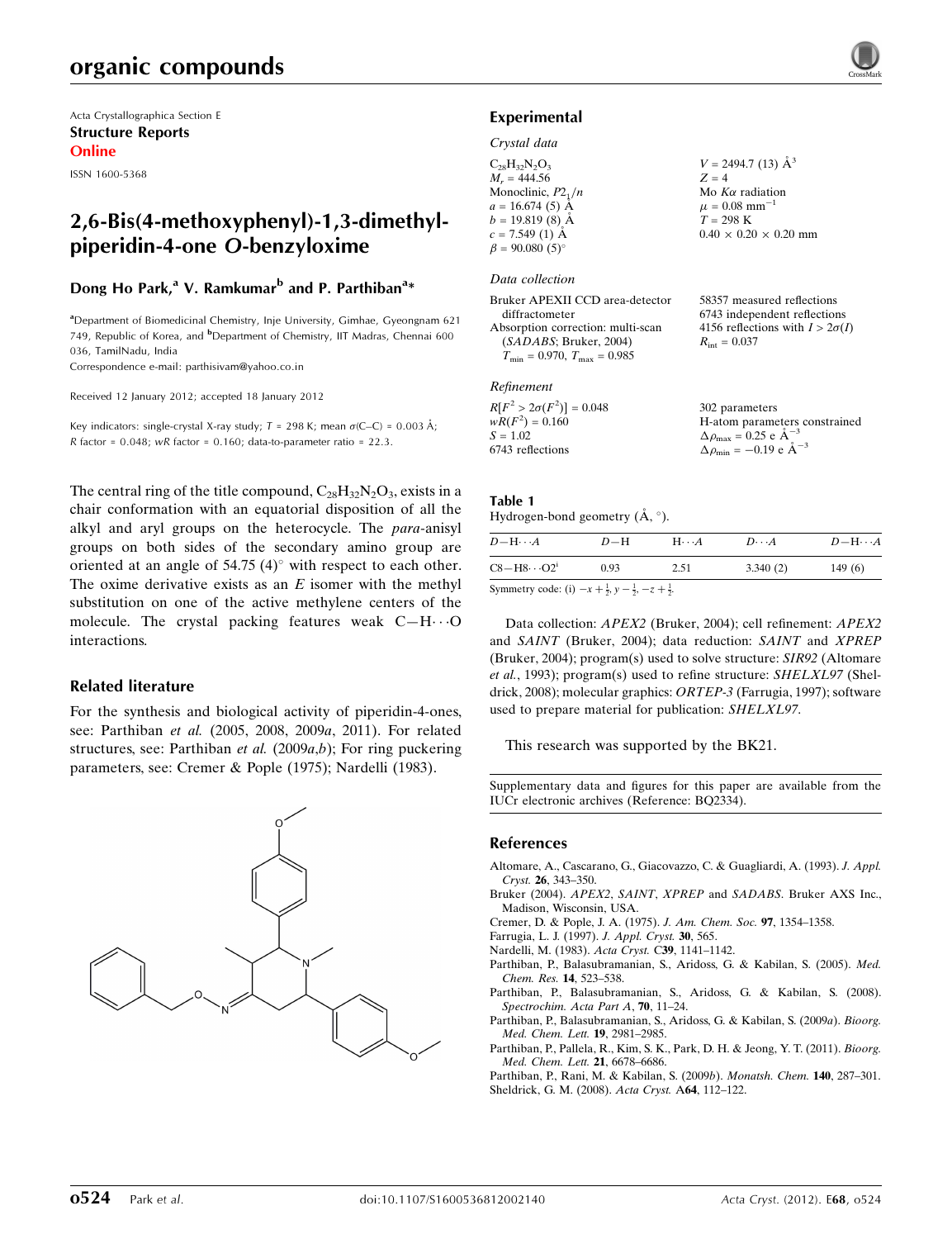# **supporting information**

*Acta Cryst.* (2012). E**68**, o524 [doi:10.1107/S1600536812002140]

# **2,6-Bis(4-methoxyphenyl)-1,3-dimethylpiperidin-4-one** *O***-benzyloxime**

# **Dong Ho Park, V. Ramkumar and P. Parthiban**

### **S1. Comment**

Piperidone molecule is an important class of pharmacophore due to its broad-spectrum of biological actions ranging from antibacterial to anticancer (Parthiban *et al.*, 2005, 2009*a*, 2011). Because of its broad-spectrum of biological actions, isolation from the natural products as well as synthesis of new molecules, and their stereochemical analysis are continuously interested and important in the field of medicinal chemistry.

Hence, we synthesized the title compound by a successive double Mannich condensation to obtain the piperidin-4-one, which was further condensed with *O*-benzylhydroxylamine hydrochloride to make the oxime ether derivative of the piperidone. Thus the obtained crystal of the unsymmetrical molecule was undertaken for this study to explore its stereochemistry in the solid-state, since the *E/Z* isomerization plays a major role during oximation.

The XRD data of the title compound witnessed that the piperidone ring  $N1 - C1 - C2 - C3 - C4 - C5$  adopts a chair conformation with the deviation of ring atoms N1 and C3 from the best plane C1—C2—C4—C5 by -0.593 and 0.683 Å, respectively. According to Nardelli (Nardelli, 1983), the smallest displacement asymmetry parameters  $q_2$  and  $q_3$  are 0.084 (16) and 0.545 (16) Å, respectively. According to Cremer and Pople (Cremer & Pople, 1975), the ring puckering parameters such as total puckering amplitude  $Q_T$  and phase angle  $\theta$  are 0.552 (16) Å and 171.18 (17)°. Thus, all parameters strongly support the chair conformation of the piperidone ring.

The torsion angles of C3—C2—C1—C6 and C3—C4—C5—C14 of the anisyl rings are 171.52 (3)° and 177.97 (3)°, and they are orientated at an angle of  $57.41$  (2)° with respect to each other. The crystal packing is stabilized by weak C— H···O interactions (Table 1).

## **S2. Experimental**

The 2,6-*bis*(4-methoxyphenyl)-1,3-dimethylpiperidin-4-one *O*-benzyloxime was synthesized by one-pot using *para* anisaldehyde (0.1 mol, 13.61 g, 12.12 ml), 2-butanone (0.05 mol, 3.61 g, 4.48 ml) and ammonium acetate (0.05 mol, 3.85 g) in a 50 ml of absolute ethanol. The mixture was gently warmed on a hot plate at 303–308 K (30–35° C) with moderate stirring till the complete consumption of the starting materials, which was monitored by TLC. At the end, the crude piperidin-4-one was separated by filtration and gently washed with 1:5 cold ethanol-ether mixture. Then the pure product was *N*-methylated by methyl iodide using anhydrous potassium carbonate in dry acetone. Thus the obtained *N*-methylpiperidin-4-one (0.005 mol, 2.218 g) was condensed with *O*-benzylhydroxylamine hydrochloride (0.005 mol, 0.798 g) using sodium acetate trihydrate (0.015 mol, 2.04 g) as a base in methanol (Parthiban *et al.*, 2008, 2009). X-ray diffraction quality crystals of the title compound were obtained by slow evaporation from ethanol.

### **S3. Refinement**

All hydrogen atoms were fixed geometrically and allowed to ride on the parent carbon atoms with aromatic  $C-H = 0.93$ Å, methylene C—H = 0.97 Å, methine C—H = 0.98 Å and methyl C—H = 0.96 Å. The displacement parameters were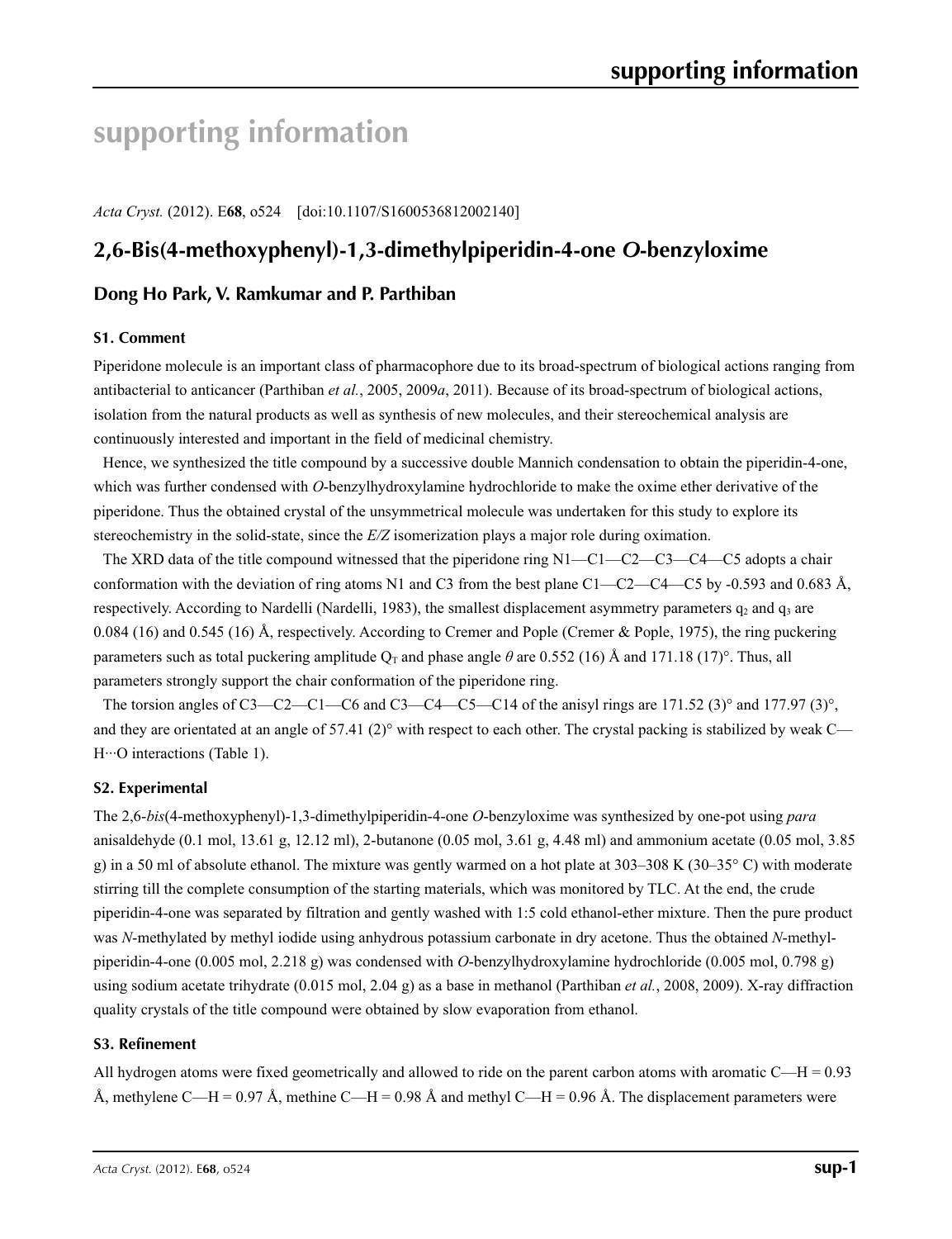set for phenyl, methylene and aliphatic H atoms at  $U_{iso}(H) = 1.2U_{eq}(C)$  and for methyl H atoms at  $U_{iso}(H) = 1.5U_{eq}(C)$ 



### **Figure 1**

Molecular structure of the title compound, showing the atom-labeling scheme. Displacement ellipsoids are drawn at the 30% probability level

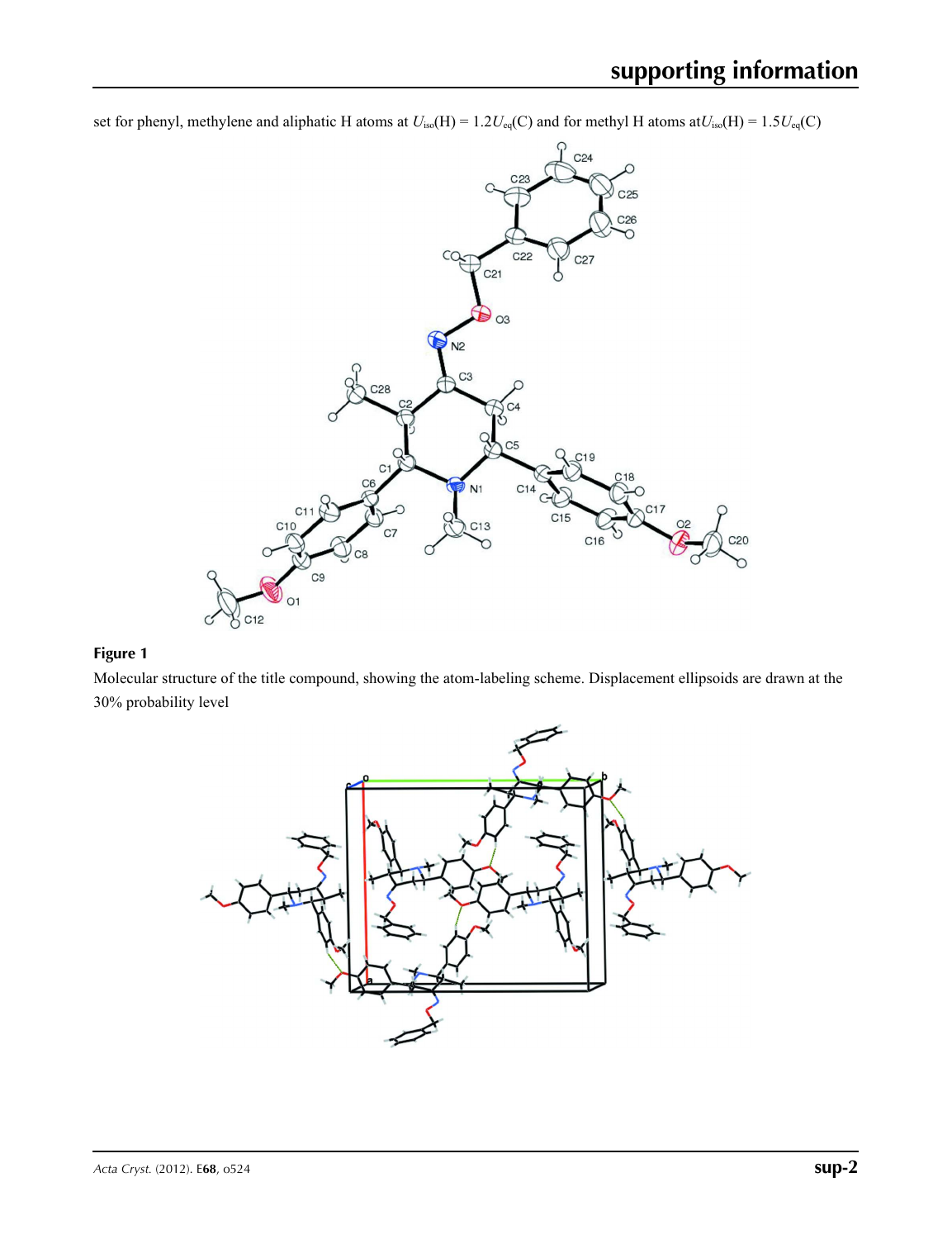### **Figure 2**

Molecular packing of the title compound. Hydrogen bonds are shown as dashed lines.

### **2,6-Bis(4-methoxyphenyl)-1,3-dimethylpiperidin-4-one** *O***-benzyloxime**

*Crystal data*

 $C_{28}H_{32}N_{2}O_{3}$  $M<sub>r</sub> = 444.56$ Monoclinic, *P*21/*n* Hall symbol: -P 2yn  $a = 16.674(5)$  Å  $b = 19.819(8)$  Å  $c = 7.549(1)$  Å  $\beta$  = 90.080 (5)<sup>°</sup>  $V = 2494.7(13)$  Å<sup>3</sup>  $Z = 4$ 

*Data collection*

Bruker APEXII CCD area-detector diffractometer Radiation source: fine-focus sealed tube Graphite monochromator *ω* and *φ* scan Absorption correction: multi-scan (*SADABS*; Bruker, 2004)  $T_{\text{min}} = 0.970$ ,  $T_{\text{max}} = 0.985$ 

*Refinement*

 $F(000) = 952$  $D_x = 1.184$  Mg m<sup>-3</sup> Mo *Kα* radiation,  $\lambda = 0.71069$  Å Cell parameters from 6328 reflections  $\theta$  = 2.5–26.2°  $\mu = 0.08$  mm<sup>-1</sup>  $T = 298 \text{ K}$ Needle, colourless  $0.40 \times 0.20 \times 0.20$  mm

58357 measured reflections 6743 independent reflections 4156 reflections with  $I > 2\sigma(I)$  $R_{\text{int}} = 0.037$  $\theta_{\text{max}} = 29.2^{\circ}, \theta_{\text{min}} = 1.6^{\circ}$  $h = -22 \rightarrow 22$ *k* = −27→27  $l = -10 \rightarrow 10$ 

Refinement on *F*<sup>2</sup> Least-squares matrix: full  $R[F^2 > 2\sigma(F^2)] = 0.048$  $wR(F^2) = 0.160$  $S = 1.02$ 6743 reflections 302 parameters 0 restraints Primary atom site location: structure-invariant direct methods Secondary atom site location: difference Fourier man Hydrogen site location: inferred from neighbouring sites H-atom parameters constrained  $w = 1/[\sigma^2 (F_o^2) + (0.0731P)^2 + 0.4684P]$ where  $P = (F_o^2 + 2F_c^2)/3$  $(\Delta/\sigma)_{\text{max}}$  < 0.001 Δ*ρ*max = 0.25 e Å−3  $\Delta\rho_{\rm min}$  = −0.19 e Å<sup>-3</sup>

### *Special details*

**Geometry**. All e.s.d.'s (except the e.s.d. in the dihedral angle between two l.s. planes) are estimated using the full covariance matrix. The cell e.s.d.'s are taken into account individually in the estimation of e.s.d.'s in distances, angles and torsion angles; correlations between e.s.d.'s in cell parameters are only used when they are defined by crystal symmetry. An approximate (isotropic) treatment of cell e.s.d.'s is used for estimating e.s.d.'s involving l.s. planes.

**Refinement**. Refinement of  $F^2$  against ALL reflections. The weighted *R*-factor  $wR$  and goodness of fit *S* are based on  $F^2$ , conventional *R*-factors *R* are based on *F*, with *F* set to zero for negative *F*<sup>2</sup>. The threshold expression of  $F^2 > \sigma(F^2)$  is used only for calculating *R*-factors(gt) *etc*. and is not relevant to the choice of reflections for refinement. *R*-factors based on *F*<sup>2</sup> are statistically about twice as large as those based on *F*, and *R*- factors based on ALL data will be even larger.

*Fractional atomic coordinates and isotropic or equivalent isotropic displacement parameters (Å<sup>2</sup>)* 

|                | $\cdot\!\cdot\!\cdot$ |            |             | $U_{\rm iso}*/U_{\rm eq}$ |
|----------------|-----------------------|------------|-------------|---------------------------|
| C <sub>1</sub> | 0.44194(8)            | 0.16166(7) | 0.11676(18) | 0.0417(3)                 |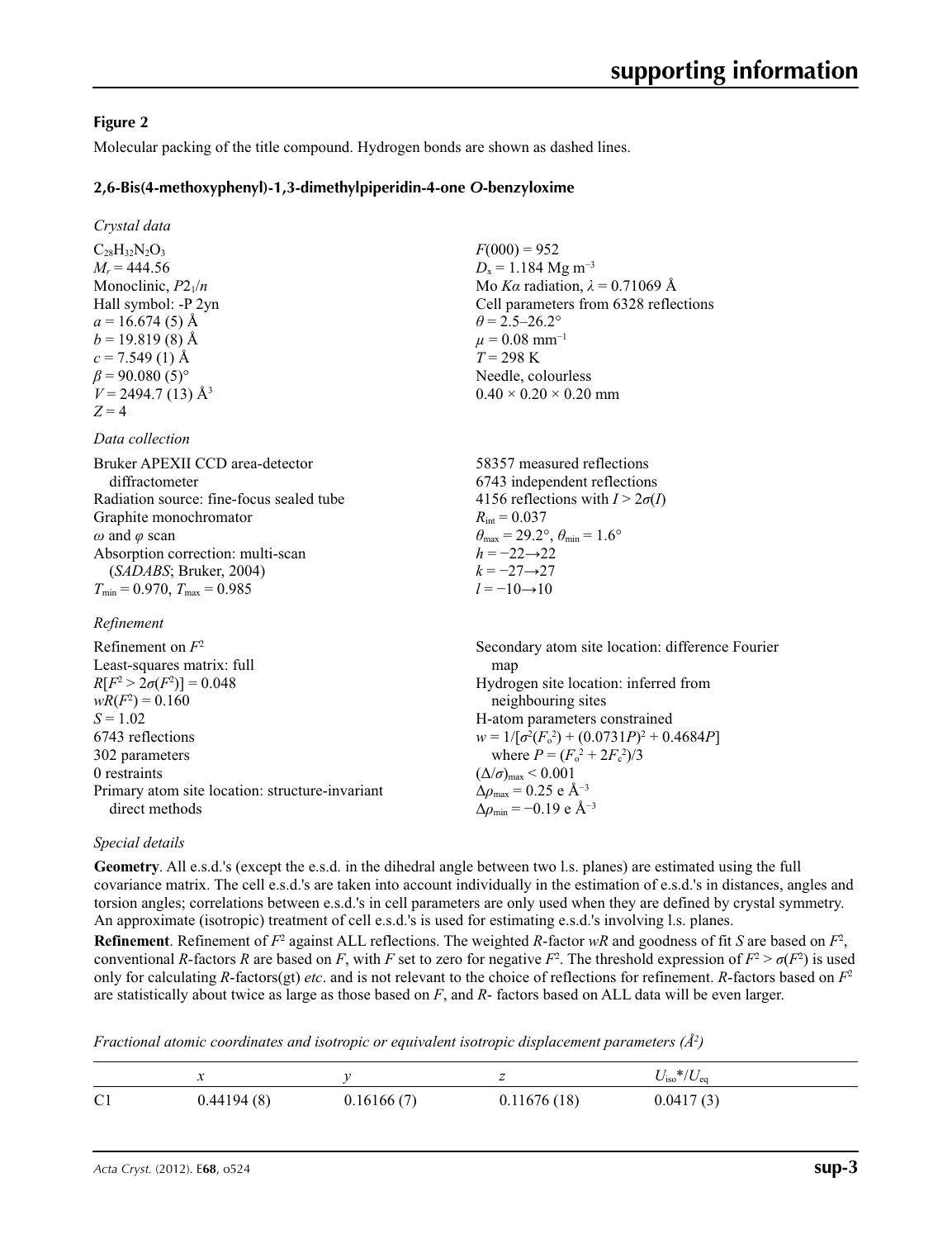| H1                | 0.4945      | 0.1589         | 0.0592         | $0.050*$   |
|-------------------|-------------|----------------|----------------|------------|
| C <sub>2</sub>    | 0.44660(10) | 0.12323(7)     | 0.29407(19)    | 0.0470(3)  |
| H2                | 0.3920      | 0.1214         | 0.3419         | $0.056*$   |
| C <sub>3</sub>    | 0.49689(9)  | 0.16058(7)     | 0.42603(19)    | 0.0466(3)  |
| C <sub>4</sub>    | 0.47747(11) | 0.23373(8)     | 0.4419(2)      | 0.0571(4)  |
| H <sub>4</sub> A  | 0.5160      | 0.2554         | 0.5195         | $0.068*$   |
| H4B               | 0.4246      | 0.2391         | 0.4933         | $0.068*$   |
| C <sub>5</sub>    | 0.47965(9)  | 0.26701(7)     | 0.2596(2)      | 0.0457(3)  |
| H <sub>5</sub>    | 0.5335      | 0.2611         | 0.2101         | $0.055*$   |
| C6                | 0.38096(8)  | 0.12780(7)     | $-0.00204(18)$ | 0.0397(3)  |
| C7                | 0.30053(9)  | 0.12442(8)     | 0.0456(2)      | 0.0487(4)  |
| H7                | 0.2837      | 0.1451         | 0.1496         | $0.058*$   |
| C8                | 0.24547(9)  | 0.09114(9)     | $-0.0577(2)$   | 0.0566(4)  |
| H8                | 0.1921      | 0.0891         | $-0.0228$      | $0.068*$   |
| C9                | 0.26938(10) | 0.06092(8)     | $-0.2127(2)$   | 0.0549(4)  |
| C10               | 0.34798(10) | 0.06385(9)     | $-0.2638(2)$   | 0.0575(4)  |
| H10               | 0.3643      | 0.0435         | $-0.3687$      | $0.069*$   |
| C11               | 0.40321(9)  | 0.09731(9)     | $-0.1580(2)$   | 0.0513(4)  |
| H11               | 0.4566      | 0.0992         | $-0.1934$      | $0.062*$   |
| C12               | 0.23105(18) | $-0.00445(16)$ | $-0.4616(4)$   | 0.1228(11) |
| H <sub>12</sub> A | 0.2481      | 0.0276         | $-0.5491$      | $0.184*$   |
| H12B              | 0.1856      | $-0.0291$      | $-0.5054$      | $0.184*$   |
| H12C              | 0.2740      | $-0.0353$      | $-0.4367$      | $0.184*$   |
| C13               | 0.42251(12) | 0.26663(9)     | $-0.0327(2)$   | 0.0646(5)  |
| H <sub>13</sub> A | 0.4064      | 0.3129         | $-0.0199$      | $0.097*$   |
| H13B              | 0.3860      | 0.2438         | $-0.1109$      | $0.097*$   |
| H <sub>13</sub> C | 0.4757      | 0.2648         | $-0.0810$      | $0.097*$   |
| C14               | 0.46296(9)  | 0.34154(7)     | 0.27568(19)    | 0.0444(3)  |
| C15               | 0.38889(9)  | 0.36556(8)     | 0.3302(2)      | 0.0550(4)  |
| H15               | 0.3486      | 0.3351         | 0.3594         | $0.066*$   |
| C16               | 0.37405(10) | 0.43351(8)     | 0.3418(2)      | 0.0574(4)  |
| H16               | 0.3238      | 0.4486         | 0.3774         | $0.069*$   |
| C17               | 0.43340(10) | 0.47954(7)     | 0.3007(2)      | 0.0488(4)  |
| C18               | 0.50806(10) | 0.45703(8)     | 0.2520(2)      | 0.0517(4)  |
| H18               | 0.5488      | 0.4876         | 0.2273         | $0.062*$   |
| C19               | 0.52203(9)  | 0.38844(8)     | 0.2399(2)      | 0.0492(4)  |
| H19               | 0.5727      | 0.3734         | 0.2067         | $0.059*$   |
| C20               | 0.46999(14) | 0.59501(9)     | 0.2670(3)      | 0.0741(6)  |
| H20A              | 0.5144      | 0.5914         | 0.3474         | $0.111*$   |
| H20B              | 0.4468      | 0.6392         | 0.2762         | $0.111*$   |
| H20C              | 0.4883      | 0.5877         | 0.1480         | $0.111*$   |
| C21               | 0.64597(11) | 0.13411(9)     | 0.7318(3)      | 0.0648(5)  |
| H21A              | 0.6908      | 0.1253         | 0.6535         | $0.078*$   |
| H21B              | 0.6247      | 0.0912         | 0.7719         | $0.078*$   |
| C22               | 0.67301(9)  | 0.17495(8)     | 0.8864(2)      | 0.0495(4)  |
| C <sub>23</sub>   | 0.68344(12) | 0.14580(12)    | 1.0497(3)      | 0.0741(5)  |
| H23               | 0.6730      | 0.1001         | 1.0665         | $0.089*$   |
| C <sub>24</sub>   | 0.71023(16) | 0.18628(18)    | 1.1919(3)      | 0.1016(9)  |
|                   |             |                |                |            |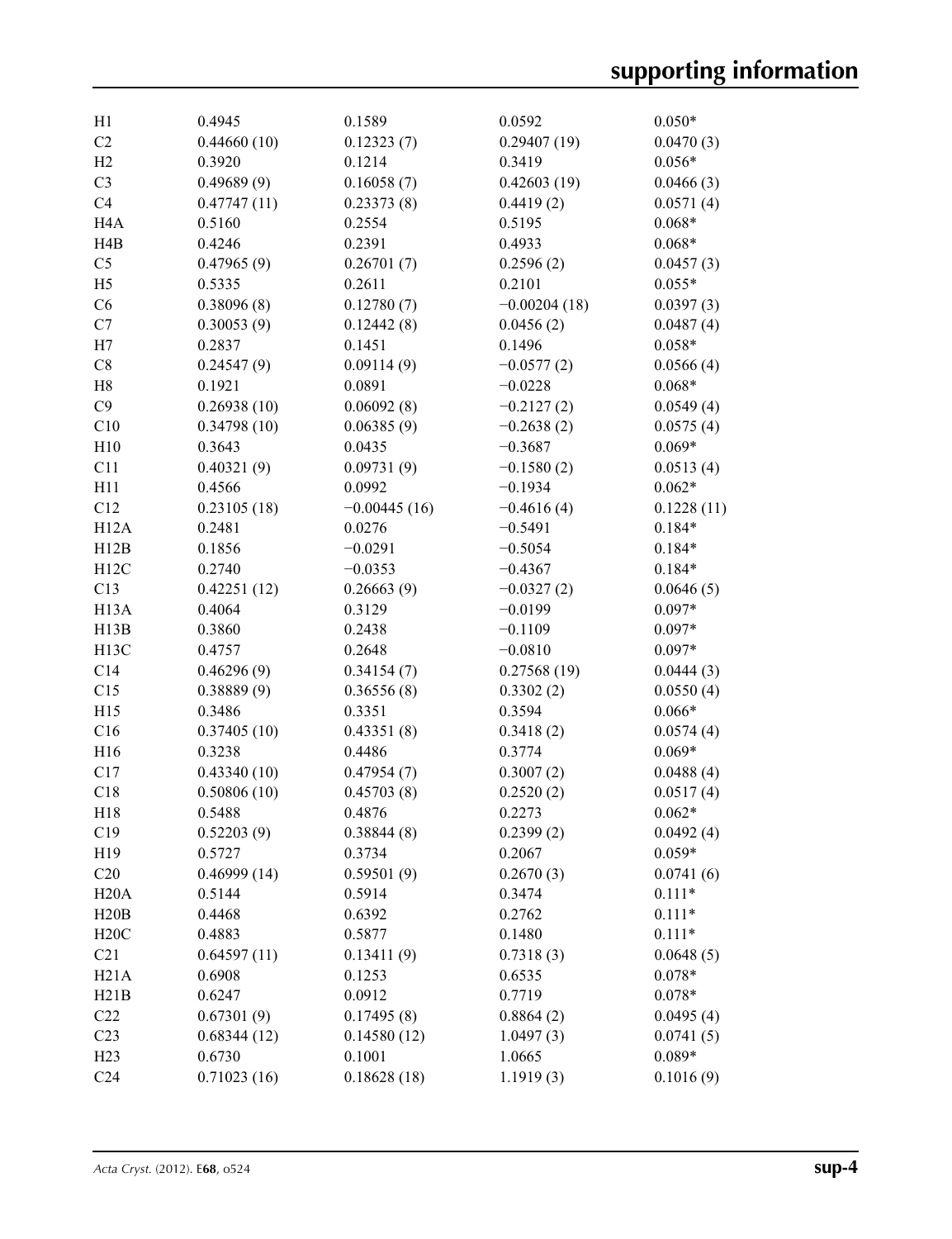| H <sub>24</sub> | 0.7175      | 0.1673      | 1.3034       | $0.122*$  |  |
|-----------------|-------------|-------------|--------------|-----------|--|
| C <sub>25</sub> | 0.72539(15) | 0.25289(17) | 1.1660(4)    | 0.1004(8) |  |
| H <sub>25</sub> | 0.7437      | 0.2792      | 1.2597       | $0.120*$  |  |
| C <sub>26</sub> | 0.71426(14) | 0.28085(13) | 1.0079(4)    | 0.0919(7) |  |
| H <sub>26</sub> | 0.7239      | 0.3267      | 0.9921       | $0.110*$  |  |
| C <sub>27</sub> | 0.68888(12) | 0.24268(10) | 0.8690(3)    | 0.0692(5) |  |
| H27             | 0.6821      | 0.2630      | 0.7589       | $0.083*$  |  |
| C <sub>28</sub> | 0.47333(13) | 0.05063(8)  | 0.2641(2)    | 0.0679(5) |  |
| H28A            | 0.5263      | 0.0503      | 0.2142       | $0.102*$  |  |
| H28B            | 0.4368      | 0.0288      | 0.1841       | $0.102*$  |  |
| H28C            | 0.4738      | 0.0270      | 0.3751       | $0.102*$  |  |
| N1              | 0.42166(7)  | 0.23357(6)  | 0.14133(16)  | 0.0428(3) |  |
| N <sub>2</sub>  | 0.54935(8)  | 0.12812(7)  | 0.51302(17)  | 0.0507(3) |  |
| O <sub>1</sub>  | 0.20983(8)  | 0.02954(9)  | $-0.3066(2)$ | 0.0900(5) |  |
| O <sub>2</sub>  | 0.41151(8)  | 0.54589(6)  | 0.31036(17)  | 0.0671(3) |  |
| O <sub>3</sub>  | 0.58612(7)  | 0.17071(6)  | 0.64134(15)  | 0.0599(3) |  |
|                 |             |             |              |           |  |

*Atomic displacement parameters (Å2 )*

|                 | $U^{11}$   | $U^{22}$   | $U^{33}$   | $U^{12}$      | $U^{13}$      | $U^{23}$      |
|-----------------|------------|------------|------------|---------------|---------------|---------------|
| C1              | 0.0424(7)  | 0.0405(8)  | 0.0424(7)  | $-0.0023(6)$  | $-0.0045(6)$  | 0.0015(6)     |
| C <sub>2</sub>  | 0.0558(9)  | 0.0408(8)  | 0.0443(8)  | $-0.0030(6)$  | $-0.0102(7)$  | 0.0040(6)     |
| C <sub>3</sub>  | 0.0579(9)  | 0.0426(8)  | 0.0394(7)  | 0.0024(7)     | $-0.0089(7)$  | 0.0033(6)     |
| C <sub>4</sub>  | 0.0757(11) | 0.0461(9)  | 0.0492(9)  | 0.0079(8)     | $-0.0209(8)$  | $-0.0037(7)$  |
| C <sub>5</sub>  | 0.0457(8)  | 0.0398(8)  | 0.0518(9)  | 0.0000(6)     | $-0.0103(6)$  | $-0.0004(6)$  |
| C6              | 0.0435(7)  | 0.0367(7)  | 0.0390(7)  | $-0.0007(6)$  | $-0.0033(6)$  | 0.0022(6)     |
| C7              | 0.0471(8)  | 0.0544(9)  | 0.0447(8)  | 0.0018(7)     | 0.0003(6)     | $-0.0085(7)$  |
| C8              | 0.0413(8)  | 0.0672(11) | 0.0614(10) | $-0.0037(7)$  | $-0.0005(7)$  | $-0.0080(8)$  |
| C9              | 0.0520(9)  | 0.0528(9)  | 0.0597(10) | 0.0005(7)     | $-0.0154(7)$  | $-0.0117(8)$  |
| C10             | 0.0621(10) | 0.0671(11) | 0.0432(8)  | 0.0105(8)     | $-0.0061(7)$  | $-0.0150(8)$  |
| C11             | 0.0451(8)  | 0.0657(10) | 0.0432(8)  | 0.0030(7)     | 0.0032(6)     | $-0.0023(7)$  |
| C12             | 0.122(2)   | 0.135(2)   | 0.111(2)   | 0.0023(18)    | $-0.0431(17)$ | $-0.0718(19)$ |
| C13             | 0.0899(13) | 0.0499(9)  | 0.0539(10) | $-0.0123(9)$  | $-0.0201(9)$  | 0.0115(8)     |
| C14             | 0.0456(8)  | 0.0405(7)  | 0.0470(8)  | $-0.0018(6)$  | $-0.0100(6)$  | 0.0002(6)     |
| C15             | 0.0465(8)  | 0.0436(8)  | 0.0748(11) | $-0.0044(7)$  | $-0.0034(8)$  | 0.0069(8)     |
| C16             | 0.0486(9)  | 0.0492(9)  | 0.0745(11) | 0.0054(7)     | 0.0019(8)     | 0.0050(8)     |
| C17             | 0.0603(9)  | 0.0385(8)  | 0.0477(8)  | 0.0005(7)     | $-0.0052(7)$  | 0.0018(6)     |
| C18             | 0.0556(9)  | 0.0449(8)  | 0.0546(9)  | $-0.0098(7)$  | 0.0001(7)     | 0.0005(7)     |
| C19             | 0.0459(8)  | 0.0456(8)  | 0.0560(9)  | $-0.0020(6)$  | $-0.0014(7)$  | $-0.0014(7)$  |
| C20             | 0.1086(16) | 0.0404(9)  | 0.0735(12) | $-0.0087(10)$ | $-0.0008(11)$ | 0.0028(8)     |
| C21             | 0.0665(11) | 0.0592(10) | 0.0687(11) | 0.0128(8)     | $-0.0259(9)$  | $-0.0051(9)$  |
| C22             | 0.0391(7)  | 0.0592(10) | 0.0503(9)  | 0.0025(6)     | $-0.0074(6)$  | 0.0014(7)     |
| C <sub>23</sub> | 0.0703(12) | 0.0867(14) | 0.0652(12) | 0.0025(10)    | $-0.0093(9)$  | 0.0164(11)    |
| C <sub>24</sub> | 0.1032(18) | 0.153(3)   | 0.0488(12) | 0.0167(18)    | $-0.0201(12)$ | 0.0042(14)    |
| C <sub>25</sub> | 0.0884(17) | 0.118(2)   | 0.0948(19) | 0.0112(15)    | $-0.0279(14)$ | $-0.0426(17)$ |
| C <sub>26</sub> | 0.0855(15) | 0.0815(15) | 0.109(2)   | $-0.0083(12)$ | $-0.0196(14)$ | $-0.0250(14)$ |
| C27             | 0.0736(12) | 0.0656(12) | 0.0685(12) | $-0.0081(9)$  | $-0.0072(9)$  | $-0.0015(9)$  |
| C28             | 0.0986(14) | 0.0398(9)  | 0.0652(11) | 0.0002(9)     | $-0.0293(10)$ | 0.0032(8)     |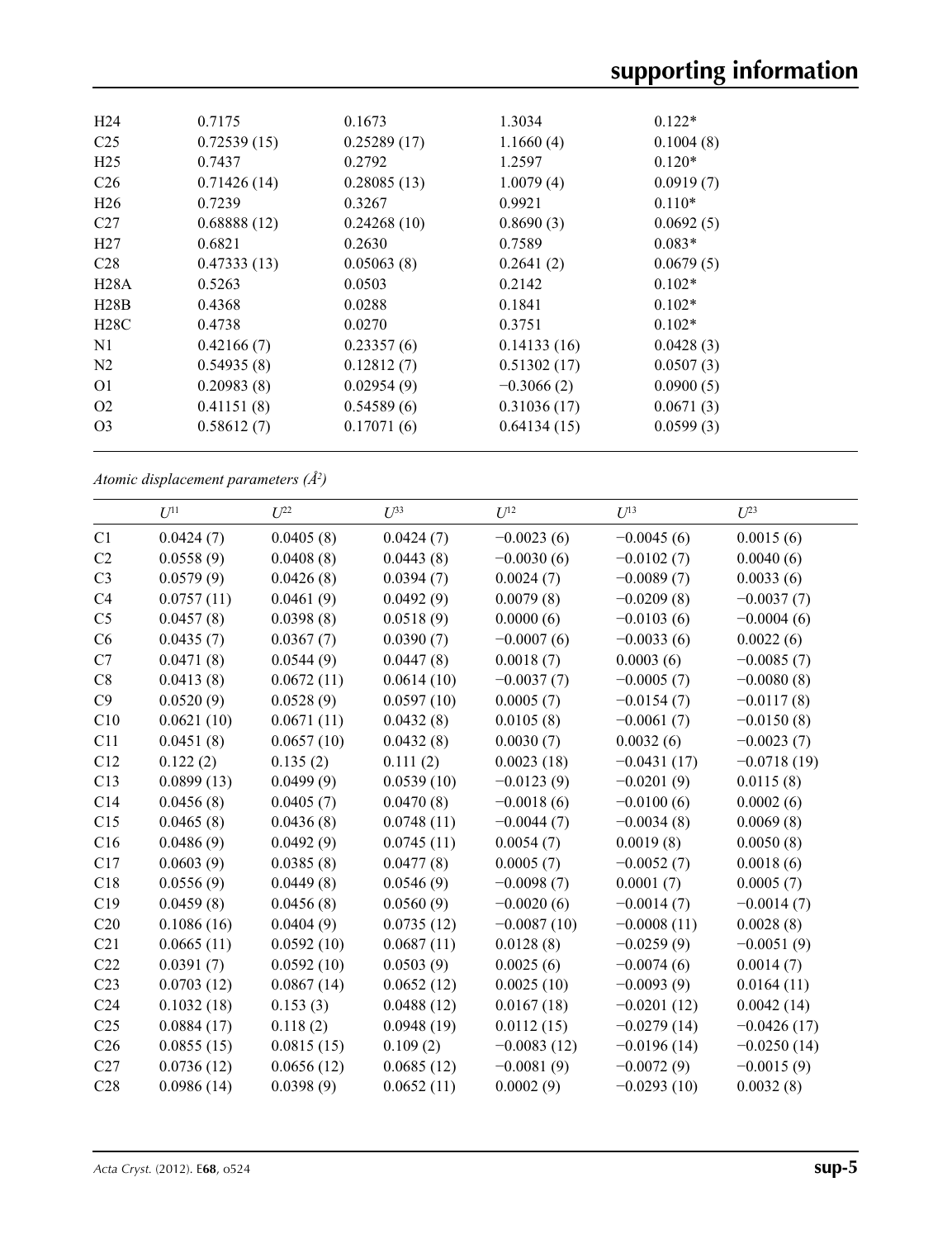# **supporting information**

| $\mathbf{N}$   | 0.0487(7) | 0.0369(6)  | 0.0429(6)  | $-0.0036(5)$ | $-0.0111(5)$ | 0.0052(5)    |  |
|----------------|-----------|------------|------------|--------------|--------------|--------------|--|
| N <sub>2</sub> | 0.0596(8) | 0.0475(7)  | 0.0449(7)  | $-0.0007(6)$ | $-0.0140(6)$ | 0.0013(6)    |  |
| O1             | 0.0690(8) | 0.1054(12) | 0.0954(11) | $-0.0067(8)$ | $-0.0256(8)$ | $-0.0440(9)$ |  |
| O <sub>2</sub> | 0.0817(9) | 0.0394(6)  | 0.0804(9)  | 0.0047(6)    | 0.0045(7)    | 0.0024(6)    |  |
| O <sub>3</sub> | 0.0722(8) | 0.0498(6)  | 0.0576(7)  | 0.0071(5)    | $-0.0286(6)$ | $-0.0039(5)$ |  |

*Geometric parameters (Å, º)*

| $C1 - N1$    | 1.4765(19) | $C14 - C19$       | 1.381(2)   |
|--------------|------------|-------------------|------------|
| $C1-C6$      | 1.5119(19) | $C14 - C15$       | 1.387(2)   |
| $C1-C2$      | 1.542(2)   | $C15 - C16$       | 1.372(2)   |
| $Cl-H1$      | 0.9800     | $C15 - H15$       | 0.9300     |
| $C2-C3$      | 1.497(2)   | $C16 - C17$       | 1.381(2)   |
| $C2-C28$     | 1.523(2)   | $C16 - H16$       | 0.9300     |
| $C2-H2$      | 0.9800     | $C17 - 02$        | 1.3667(19) |
| $C3 - N2$    | 1.2684(19) | $C17 - C18$       | 1.373(2)   |
| $C3-C4$      | 1.490(2)   | $C18 - C19$       | 1.382(2)   |
| $C4 - C5$    | 1.526(2)   | $C18 - H18$       | 0.9300     |
| $C4 - H4A$   | 0.9700     | $C19 - H19$       | 0.9300     |
| $C4 - H4B$   | 0.9700     | $C20 - 02$        | 1.417(2)   |
| $C5 - N1$    | 1.4729(18) | $C20 - H20A$      | 0.9600     |
| $C5 - C14$   | 1.508(2)   | $C20 - H20B$      | 0.9600     |
| $C5 - H5$    | 0.9800     | $C20 - H20C$      | 0.9600     |
| $C6 - C11$   | 1.375(2)   | $C21 - O3$        | 1.4095(19) |
| $C6-C7$      | 1.391(2)   | $C21 - C22$       | 1.490(2)   |
| $C7-C8$      | 1.372(2)   | $C21 - H21A$      | 0.9700     |
| $C7 - H7$    | 0.9300     | $C21 - H21B$      | 0.9700     |
| $C8-C9$      | 1.374(2)   | $C22-C23$         | 1.372(2)   |
| $C8 - H8$    | 0.9300     | $C22 - C27$       | 1.374(3)   |
| $C9 - C10$   | 1.368(2)   | $C23-C24$         | 1.412(3)   |
| $C9 - O1$    | 1.369(2)   | $C23 - H23$       | 0.9300     |
| $C10 - C11$  | 1.387(2)   | $C24 - C25$       | 1.358(4)   |
| $C10 - H10$  | 0.9300     | $C24 - H24$       | 0.9300     |
| $C11 - H11$  | 0.9300     | $C25-C26$         | 1.329(4)   |
| $C12 - O1$   | 1.396(3)   | $C25 - H25$       | 0.9300     |
| $C12 - H12A$ | 0.9600     | $C26-C27$         | 1.360(3)   |
| $C12 - H12B$ | 0.9600     | $C26 - H26$       | 0.9300     |
| $C12 - H12C$ | 0.9600     | $C27 - H27$       | 0.9300     |
| $C13 - N1$   | 1.468(2)   | $C28 - H28A$      | 0.9600     |
| $C13 - H13A$ | 0.9600     | $C28 - H28B$      | 0.9600     |
| $C13 - H13B$ | 0.9600     | C28-H28C          | 0.9600     |
| C13-H13C     | 0.9600     | $N2 - 03$         | 1.4231(16) |
|              |            |                   |            |
| $N1-C1-C6$   | 110.43(11) | $C15-C14-C5$      | 121.64(13) |
| $N1-C1-C2$   | 112.27(12) | $C16-C15-C14$     | 121.10(15) |
| $C6-C1-C2$   | 109.19(11) | $C16 - C15 - H15$ | 119.4      |
| $N1-C1-H1$   | 108.3      | $C14 - C15 - H15$ | 119.4      |
| $C6-C1-H1$   | 108.3      | $C15-C16-C17$     | 120.31(15) |
|              |            |                   |            |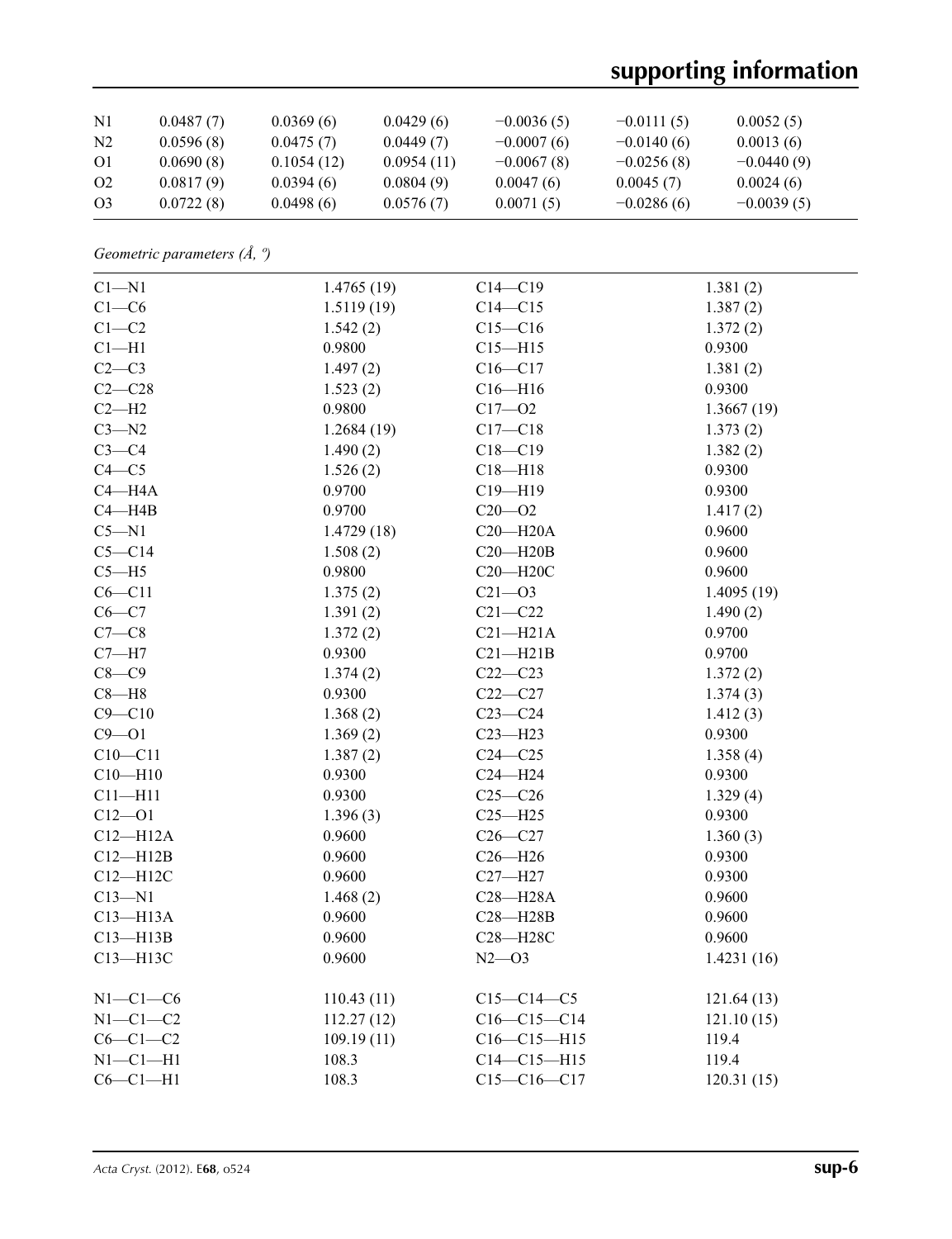| $C2-C1-H1$          | 108.3      | $C15-C16-H16$       | 119.8      |
|---------------------|------------|---------------------|------------|
| $C3 - C2 - C28$     | 113.71(13) | $C17 - C16 - H16$   | 119.8      |
| $C3-C2-C1$          | 111.16(12) | $O2 - C17 - C18$    | 124.69(14) |
| $C28 - C2 - C1$     | 110.61(13) | $O2-C17-C16$        | 115.60(15) |
| $C3-C2-H2$          | 107.0      | $C18 - C17 - C16$   | 119.70(15) |
| $C28-C2-H2$         | 107.0      | $C17 - C18 - C19$   | 119.34(14) |
| $C1-C2-H2$          | 107.0      | $C17 - C18 - H18$   | 120.3      |
| $N2 - C3 - C4$      | 126.98(14) | $C19 - C18 - H18$   | 120.3      |
| $N2 - C3 - C2$      | 118.62(13) | $C14 - C19 - C18$   | 121.92(15) |
| $C4-C3-C2$          | 114.38(13) | $C14 - C19 - H19$   | 119.0      |
| $C3-C4-C5$          | 110.03(13) | $C18 - C19 - H19$   | 119.0      |
| $C3-C4-H4A$         | 109.7      | $O2-C20-H20A$       | 109.5      |
| $C5-C4-H4A$         | 109.7      | $O2 - C20 - H20B$   | 109.5      |
| $C3-C4-H4B$         | 109.7      | H20A-C20-H20B       | 109.5      |
| $C5-C4-H4B$         | 109.7      | $O2 - C20 - H20C$   | 109.5      |
| HA—C4—H4B           | 108.2      | H20A-C20-H20C       | 109.5      |
| $N1-C5-C14$         | 111.62(12) | H20B-C20-H20C       | 109.5      |
| $N1-C5-C4$          | 109.62(12) | $O3 - C21 - C22$    | 108.26(14) |
| $C14-C5-C4$         | 110.26(13) | $O3 - C21 - H21A$   | 110.0      |
| $N1-C5-H5$          | 108.4      | $C22-C21-H21A$      | 110.0      |
| $C14-C5-H5$         | 108.4      | $O3 - C21 - H21B$   | 110.0      |
| $C4-C5-H5$          | 108.4      | $C22-C21-H21B$      | 110.0      |
| $C11-C6-C7$         | 117.50(13) | $H21A - C21 - H21B$ | 108.4      |
| $C11 - C6 - C1$     | 121.40(13) | $C23 - C22 - C27$   | 118.24(17) |
| $C7 - C6 - C1$      | 121.07(13) | $C23 - C22 - C21$   | 120.85(17) |
| $C8 - C7 - C6$      | 121.40(14) | $C27 - C22 - C21$   | 120.91(16) |
| $C8-C7-H7$          | 119.3      | $C22-C23-C24$       | 118.9(2)   |
| $C6-C7-H7$          | 119.3      | $C22-C23-H23$       | 120.6      |
| $C7 - C8 - C9$      | 119.90(15) | $C24 - C23 - H23$   | 120.6      |
| $C7-C8-H8$          | 120.1      | $C25-C24-C23$       | 120.1(2)   |
| $C9-C8-H8$          | 120.1      | $C25-C24-H24$       | 120.0      |
| $C10-C9 - O1$       | 124.59(15) | $C23 - C24 - H24$   | 120.0      |
| $C10-C9-C8$         | 120.06(14) | $C26 - C25 - C24$   | 120.6(2)   |
| $O1 - C9 - C8$      | 115.35(15) | $C26 - C25 - H25$   | 119.7      |
| $C9 - C10 - C11$    | 119.57(15) | $C24-C25-H25$       | 119.7      |
| $C9 - C10 - H10$    | 120.2      | $C25-C26-C27$       | 120.2(2)   |
| $C11 - C10 - H10$   | 120.2      | $C25-C26-H26$       | 119.9      |
| $C6 - C11 - C10$    | 121.57(14) | $C27-C26-H26$       | 119.9      |
| $C6 - C11 - H11$    | 119.2      | $C26-C27-C22$       | 121.9(2)   |
| $C10 - C11 - H11$   | 119.2      | $C26-C27-H27$       | 119.0      |
| $O1 - C12 - H12A$   | 109.5      | C22-C27-H27         | 119.0      |
| $O1 - C12 - H12B$   | 109.5      | $C2-C28-H28A$       | 109.5      |
| $H12A - C12 - H12B$ | 109.5      | C2-C28-H28B         | 109.5      |
| $O1 - C12 - H12C$   | 109.5      | H28A-C28-H28B       | 109.5      |
| $H12A - C12 - H12C$ | 109.5      | $C2-C28-H28C$       | 109.5      |
| H12B-C12-H12C       | 109.5      | H28A-C28-H28C       | 109.5      |
| $N1-C13-H13A$       | 109.5      | H28B-C28-H28C       | 109.5      |
| $N1 - C13 - H13B$   | 109.5      | $C13 - N1 - C5$     | 109.55(12) |